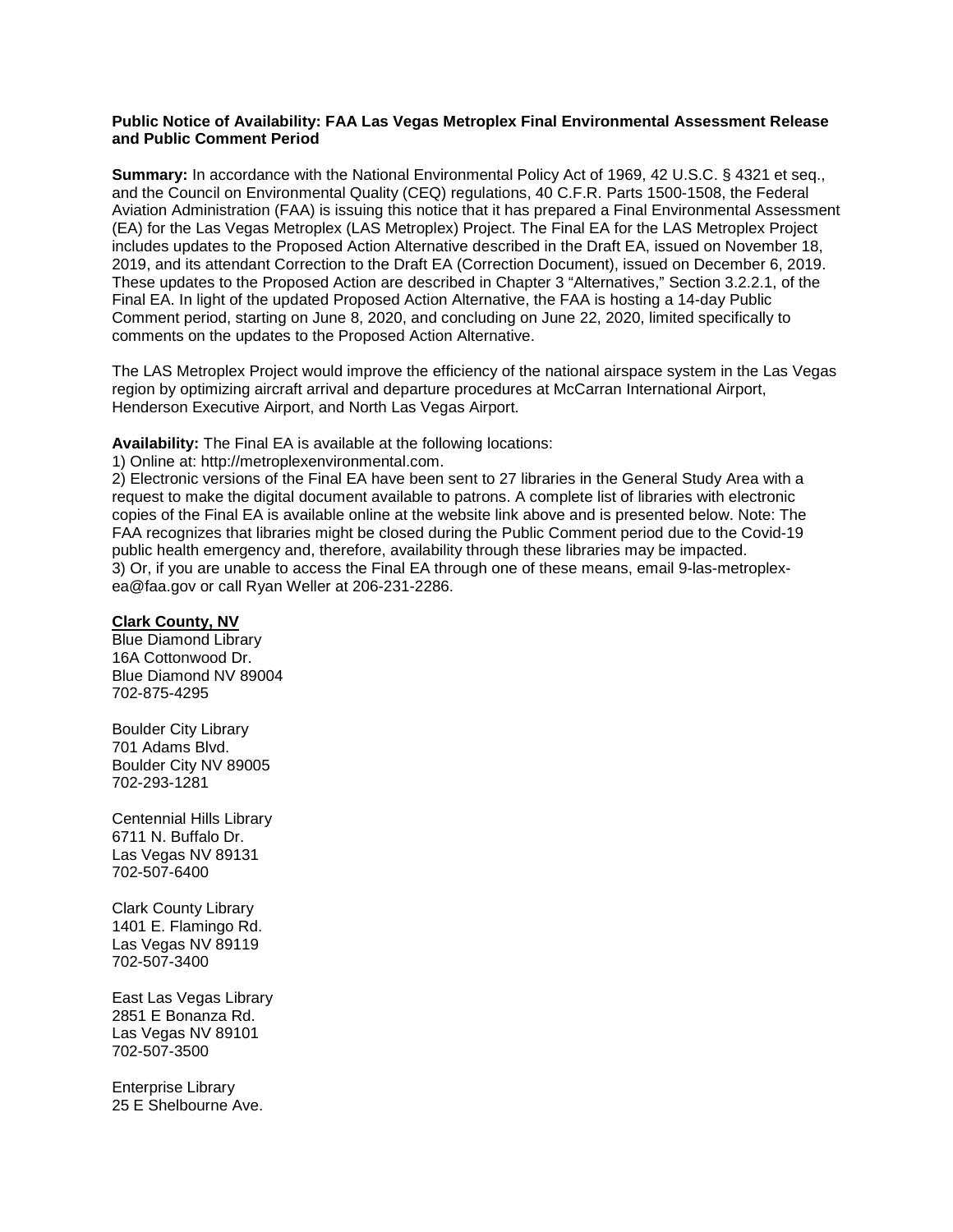Las Vegas NV 89123 702-507-3760

Heritage Pk. Sr. Ctr Library 300 S. Racetrack Rd. Henderson NV 89015 702-207-4258

Indian Springs Library 715 Gretta Ln. Indian Springs NV 89018 702-879-3845

Laughlin Library 2840 Needles Hwy. Laughlin NV 89029 702-507-4060

Meadows Library 251 W. Boston Ave. Las Vegas NV 89102 702-474-0023

Moapa Town Library 1340 East Highway 168 Moapa NV 89025 702-864-2438

Moapa Valley Library 350 N. Moapa Valley Blvd. Overton NV 89040 702-397-2690

Mount Charleston Library 75 Ski Chalet Pl. Las Vegas NV 89124 702-872-5585

Paseo Verde Library 280 S. Green Valley Pkwy. Henderson NV 89012 702-492-7252

Sahara West Library 9600 W. Sahara Ave. Las Vegas NV 89117 702-507-3630

Sandy Valley Library 650 W Quartz Ave. Sandy Valley NV 89019 702-723-5333

Searchlight Library 200 Michael Wendell Way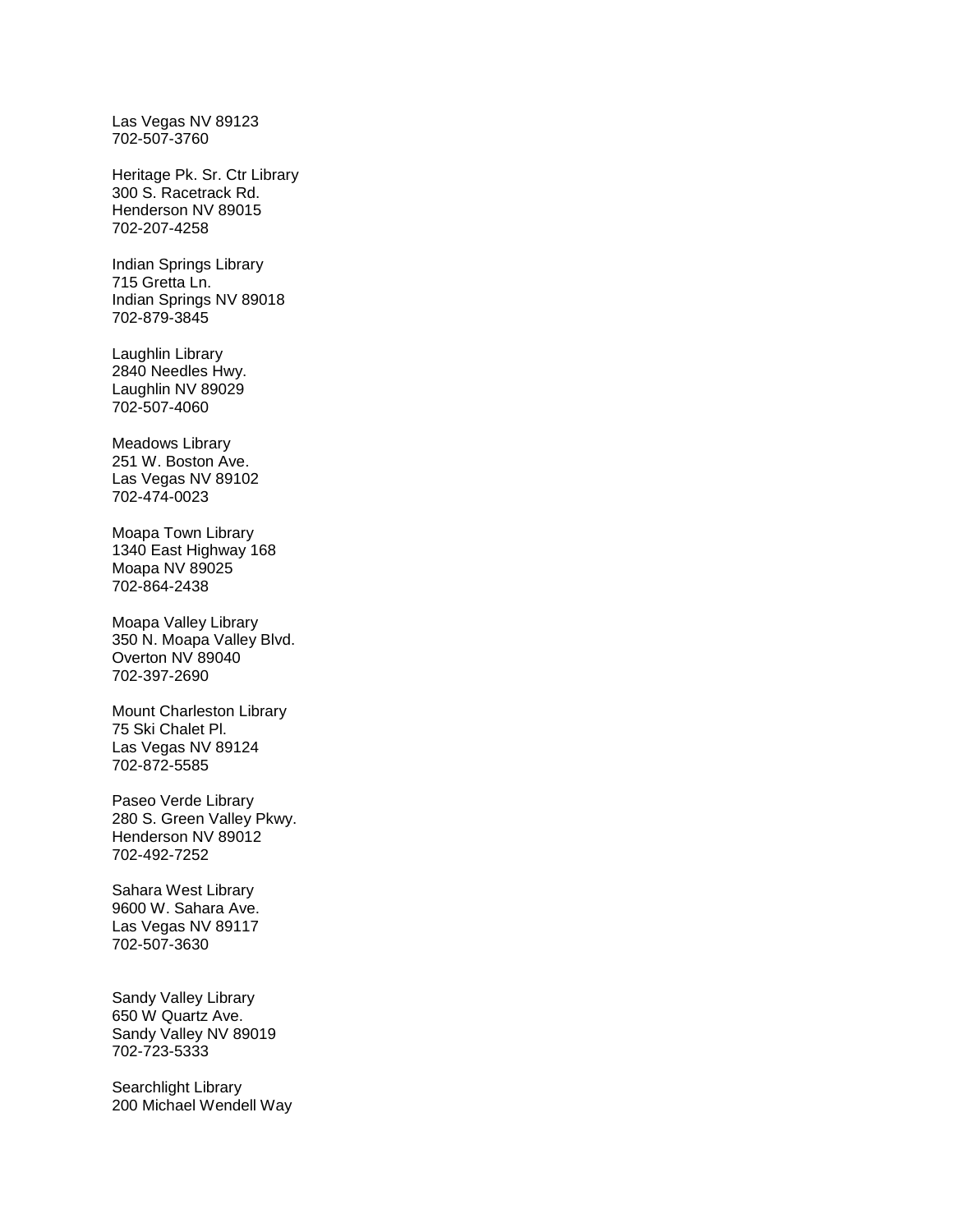Searchlight NV 89046 702-297-1442

Sunrise Library 5400 E. Harris Ave. Las Vegas NV 89110 702-507-3900

Whitney Library 5175 E. Tropicana Ave. Las Vegas NV 89122 702-507-4010

Windmill Library 7060 W. Windmill Ln. Las Vegas NV 89113 702-507-6030

#### **Nye County, NV**

Pahrump Community Library 701 East St. Pahrump NV 89048 775-727-5930

## **Inyo County, CA**

Tecopa Library 408 Tecopa Hot Springs Rd Tecopa CA 92389 760-852-4171

# **San Bernardino County, CA**

Needles Branch Library 1111 Bailey Ave. Needles CA 92363 760-326-9255

Barstow Branch Library 304 E. Buena Vista St. Barstow CA 92311-2806 760-256-4850

Twentynine Palms Branch Library 6078 Adobe Rd. Twentynine Palms CA 92277 760-367-9519

# **Mohave County, AZ**

Golden Valley Community Library 3417 N. Verde Rd. Golden Valley AZ 86413-8115 928-565-2989

Lake Havasu City Branch Library 1770 N. McCulloch Blvd. Lake Havasu City AZ 86403 928-453-0718